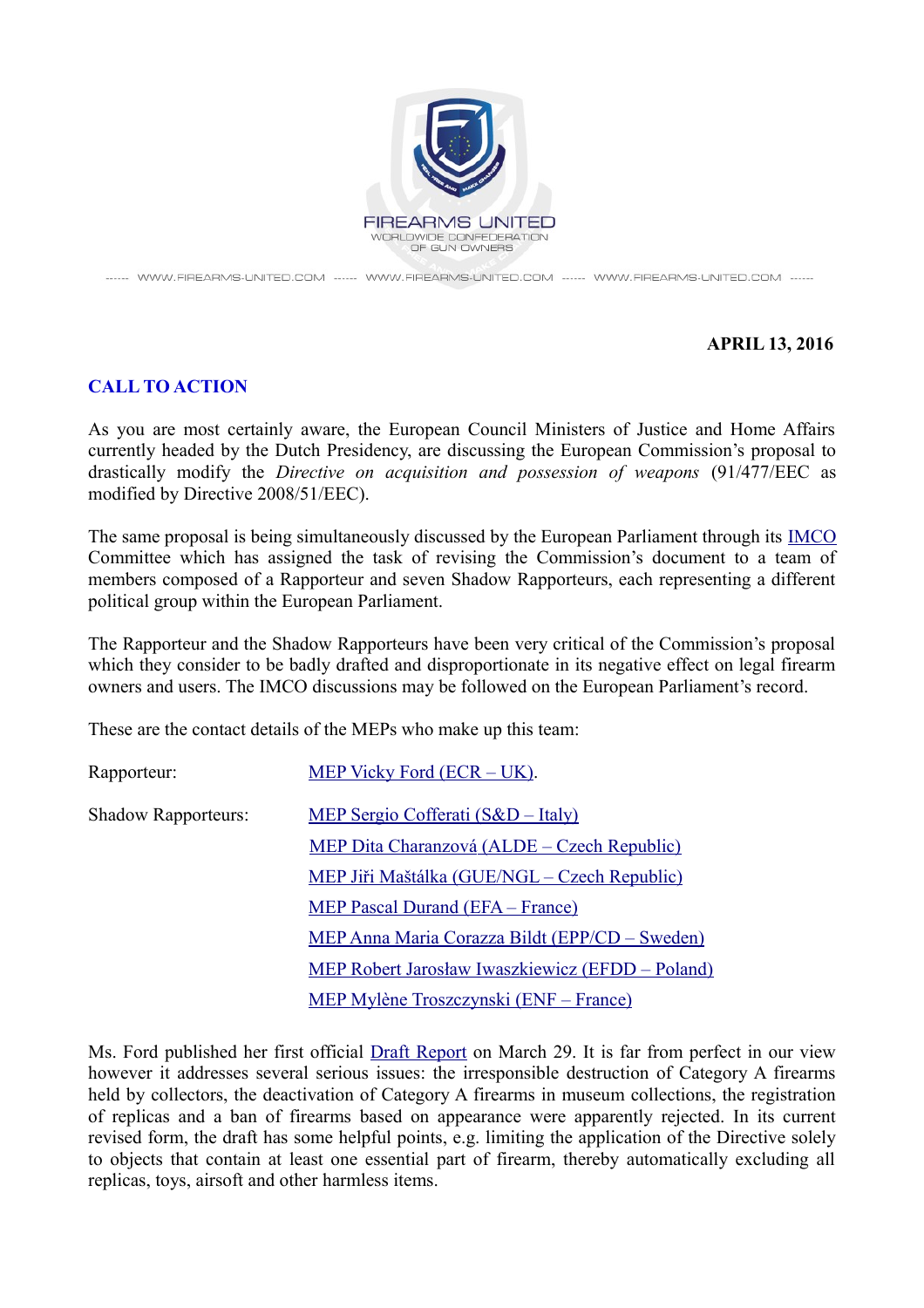However, the proposal still includes few points that need further revision. These include:

- The inclusion of Collectors under the Directive based on an unfounded and absurd allegation that persons recognised as collectors in their Member States are a possible source of trafficking of firearms; this will have serious consequences on heritage;
- The manufacture and modification of firearms and ammunition will only be permitted if performed by licensed dealers; this could potentially ban hand-reloading, a popular practice among hunters and sport shooters;
- All essential firearm parts are to be marked irremovably with data such as the manufacturer, country of origin, year and serial number. The problem here is twofold: firstly, some essential parts (namely pistol frames) can be made of plastic and consequently cannot be marked irremovably; secondly the retroactive marking of old firearms would damage their historic value.
- The re-categorisation of automatic firearms converted into civilian semi-automatic firearms into category A; this would mean a total ban on demilitarized firearms, which are very popular among shooters in several Member States. Such a ban would result in the criminalisation of their owners, or huge expenses for Member States resulting from compensations for confiscation.

We do not believe that these flaws in Vicky Ford's Draft Proposal result from ill intent. We should understand that the Rapporteurs are *not well versed in this field*, and thus the consequences of the wording could easily be overlooked. Moreover the MEPs *are under strong political pressure from the Commission, and in some cases, also from their own governments*. Mrs. Ford deserves credit for rejecting some points that were, and still are, strongly supported by the British Government.

Thus this is a time when all legal firearm owners and indeed everyone who values the importance of citizens' rights are expected to devote some time to writing letters and emails to their MEPs.

However remember that you should write in the appropriate tone. Our letters are intended to reach MEPs who have in their majority taken a position in favour of your rights. These elected representatives are aware of their responsibilities to their electorate. This is precisely why it is so important that you show them your appreciation. They require our support to maintain their stance in the face of pressure from the non-elected bureaucrats of the Commission.

Out fight is against the Commission, which has cynically used the recent terrorist attacks for the purposes of its agenda to severely limit legal firearm ownership. It has done so with great arrogance and deceit, quoting wrong statistics, manipulating survey results and slandering citizens to create a pretext for action.

There are two reasons why we shall not publish any templates for you to copy and paste.

Firstly MEPs themselves admit that personal contact has much greater impact. They are more likely to give attention to your correspondence if you introduce yourself, point out the issues and propose solutions. They will not appreciate 'spam mail'.

Secondly, MEPs must be made aware that you are willing to do far more in defence of your rights than just copy and paste messages. Be firm but polite.

At most it will cost you a few minutes, up to one hour, of your time. But let's be honest: those who are not willing to sacrifice minutes or even hours of your spare time in defence of our just cause,